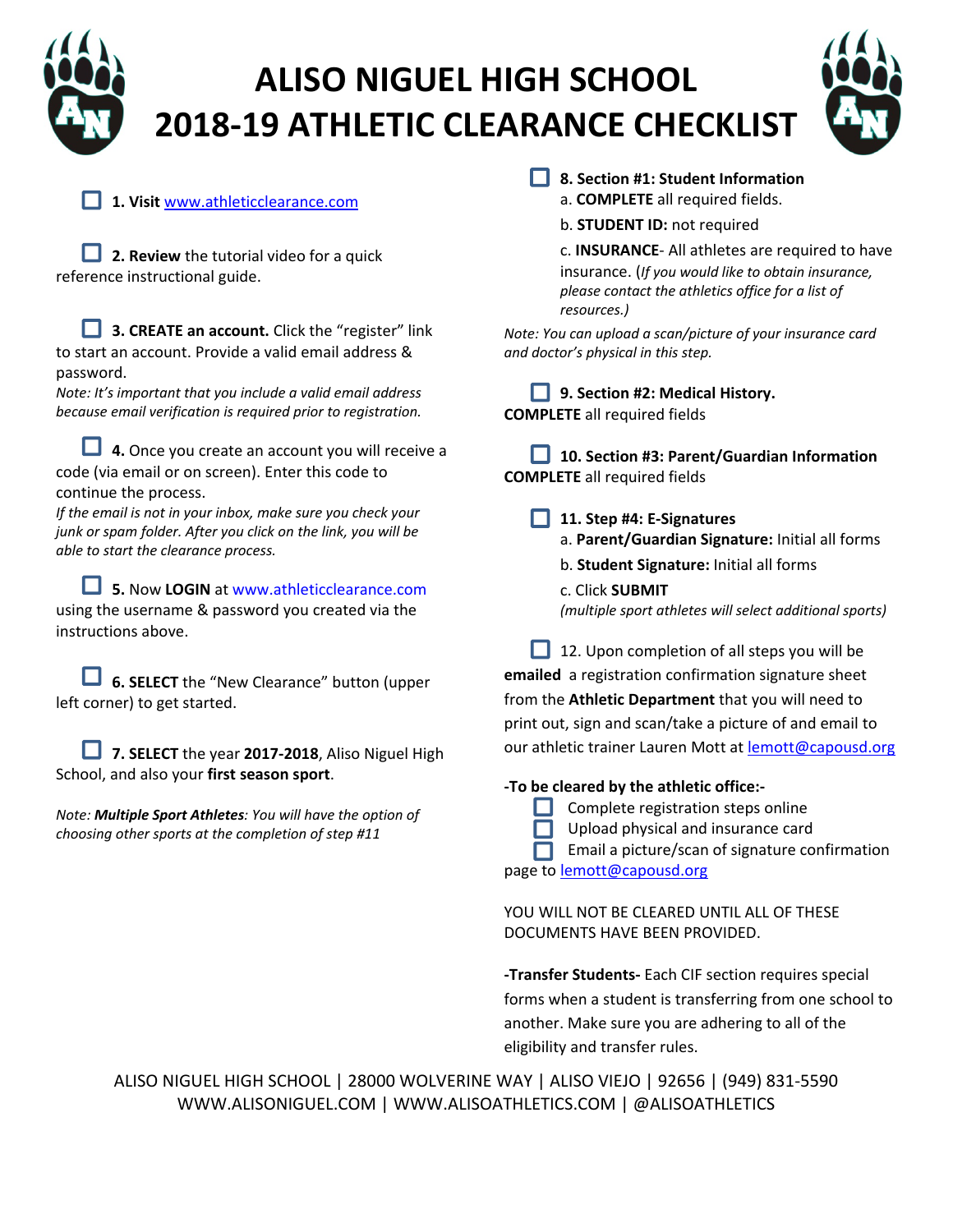#### **CAPISTRANO UNIFIED SCHOOL DISTRICT 2018-19 ATHLETIC CLEARANCE PACKET**

| SPORTS: (fall) |                                                                                                                |  |                                                                                                                                                                                                                                |                          |  |  |
|----------------|----------------------------------------------------------------------------------------------------------------|--|--------------------------------------------------------------------------------------------------------------------------------------------------------------------------------------------------------------------------------|--------------------------|--|--|
|                |                                                                                                                |  |                                                                                                                                                                                                                                | Female Date of birth / / |  |  |
|                | City & Zip Code<br><u>City &amp; Zip Code</u>                                                                  |  |                                                                                                                                                                                                                                |                          |  |  |
|                |                                                                                                                |  | Nork phone example of the Cell phone example of the contract of the contract of the contract of the contract of the contract of the contract of the contract of the contract of the contract of the contract of the contract o |                          |  |  |
|                | Mother/Guardian Mother/Guardian Mother/Guardian Mother/Guardian Mother/Guardian Mother/Guardian Mother/Guardia |  |                                                                                                                                                                                                                                |                          |  |  |
|                |                                                                                                                |  |                                                                                                                                                                                                                                |                          |  |  |

**\*\*\*I hereby give my consent for the above named student (son/daughter/ward) to compete in sports and to go with a representative of the school on any trips. In case of injury,you are authorized to have him/her treated.**

#### **\*SIGNATURE OF PARENT/GUARDIAN\* Date**

#### **HEALTH HISTORY:** *TO BE COMPLETED BY PARENT BEFORE DOCTOR EXAM*

| Any past or present:                   |                                          | $Yes$                                                                                                              | <u>No</u> |                              |                                        | Yes               | $No$                          |
|----------------------------------------|------------------------------------------|--------------------------------------------------------------------------------------------------------------------|-----------|------------------------------|----------------------------------------|-------------------|-------------------------------|
| <b>Problems with vision</b>            |                                          |                                                                                                                    |           | <b>Surgeries</b>             |                                        |                   |                               |
|                                        | <b>Eveglasses</b>                        |                                                                                                                    |           | <b>Dental problems</b>       |                                        |                   |                               |
|                                        | <b>Contacts</b>                          |                                                                                                                    |           | <b>Braces</b>                |                                        |                   |                               |
| <b>Problems with hearing</b>           |                                          |                                                                                                                    |           | <b>False teeth</b>           |                                        |                   |                               |
|                                        | Hearing aid.                             |                                                                                                                    |           | Painful joints               |                                        |                   |                               |
| <b>Blacking out or fainting</b>        |                                          |                                                                                                                    |           | <b>Broken bones</b>          |                                        |                   |                               |
| Unconsciousness                        |                                          |                                                                                                                    |           |                              | Body part, date                        |                   |                               |
| Convulsions,                           |                                          |                                                                                                                    |           | Knee or ankle problems       |                                        |                   |                               |
| seizures                               |                                          |                                                                                                                    |           | Require support/brace        |                                        |                   |                               |
| <b>Heart problems</b>                  |                                          |                                                                                                                    |           | <b>Need for medication</b>   |                                        |                   |                               |
|                                        |                                          |                                                                                                                    |           | <b>Name</b>                  |                                        |                   |                               |
| <b>Rheumatic fever</b>                 |                                          |                                                                                                                    |           | <b>Menstruation problems</b> |                                        |                   |                               |
| <b>Bleeding disorders</b>              |                                          |                                                                                                                    |           | <b>Hernias</b>               |                                        |                   |                               |
| <b>Blood sugar problems</b>            |                                          |                                                                                                                    |           | Asthma                       |                                        |                   |                               |
|                                        | Hypoglycemia                             |                                                                                                                    |           |                              | <b>OTHER HEALTH ASPECTS THE DOCTOR</b> |                   |                               |
|                                        | <b>Diabetes</b>                          |                                                                                                                    |           |                              | AND SCHOOL SHOULD BE AWARE OF:         |                   |                               |
| Allergies-type<br>Bee or insect stings |                                          |                                                                                                                    |           |                              |                                        |                   |                               |
| <b>Hospitalizations</b>                |                                          |                                                                                                                    |           |                              |                                        |                   |                               |
|                                        | Any history of chest pain with exercise? |                                                                                                                    |           |                              |                                        |                   |                               |
|                                        |                                          | Any history of "racing" heart or skipped beats?                                                                    |           |                              |                                        |                   |                               |
|                                        |                                          | Do you experience passing out, near passing out or unexpected tiredness during exercise?                           |           |                              |                                        |                   |                               |
|                                        |                                          | Any family history of sudden cardiac death in afamily member under the age of 50?                                  |           |                              |                                        |                   |                               |
|                                        |                                          | Any family history of Marfan's syndrome Or prolonged QT syndrome?                                                  |           |                              |                                        |                   |                               |
|                                        |                                          | Any history of temporary numbness or paralysis of both arms and/or legs following head/spine trauma?               |           |                              |                                        |                   |                               |
|                                        |                                          | Any history of recent severe viral illness, infectious mononucleosis, or hepatitis?                                |           |                              |                                        |                   |                               |
|                                        |                                          | Any history of the following: absence of one kidney?                                                               |           |                              |                                        |                   |                               |
|                                        |                                          | males: absence of one testicle?                                                                                    |           |                              |                                        |                   |                               |
| Any history of blindness in one eye?   |                                          |                                                                                                                    |           |                              |                                        |                   |                               |
|                                        | Any current active skin infection?       |                                                                                                                    |           |                              |                                        |                   |                               |
| PHYSICAL EXAM:                         |                                          | DATE HEIGHT WEIGHT WEIGHT                                                                                          |           |                              |                                        |                   |                               |
|                                        |                                          |                                                                                                                    |           |                              |                                        |                   |                               |
| <b>PULSE:</b>                          |                                          | RESTING AFTER ACTIVITY B.P.                                                                                        |           |                              |                                        |                   |                               |
| EYES                                   |                                          | <b>THROAT</b>                                                                                                      |           | <b>ABDOMEN</b>               |                                        | <b>ORTHOPEDIC</b> |                               |
| EARS                                   |                                          | <b>LYMPH GLANDS</b>                                                                                                |           | <b>HERNIA</b>                |                                        | <b>SKIN</b>       |                               |
| TEETH                                  |                                          | <b>THYROID</b>                                                                                                     |           | <b>POSTURE</b>               |                                        | <b>OTHER</b>      |                               |
| <b>BRACES</b>                          |                                          | <b>HEART</b>                                                                                                       |           | <b>MUSCLE TONE</b>           |                                        |                   |                               |
| NOSE                                   |                                          | <b>LUNGS</b>                                                                                                       |           | <b>REFLEXES</b>              |                                        |                   |                               |
|                                        |                                          | Special doctor recommendations or restrictions                                                                     |           |                              |                                        |                   |                               |
|                                        |                                          | I have examined the above student and do recommend that he/she is physically fit for full participation in sports. |           |                              |                                        |                   |                               |
|                                        |                                          |                                                                                                                    |           |                              |                                        |                   |                               |
|                                        |                                          | (Must be signed by a PHYSICIAN, PHYSICIAN'S ASSISTANT or NURSE PRACTITIONER)                                       |           |                              |                                        |                   |                               |
|                                        |                                          |                                                                                                                    |           |                              |                                        |                   | ** Physician's Office Stamp** |
|                                        |                                          |                                                                                                                    |           |                              |                                        |                   |                               |
| Signature                              |                                          |                                                                                                                    | Phone     |                              |                                        |                   |                               |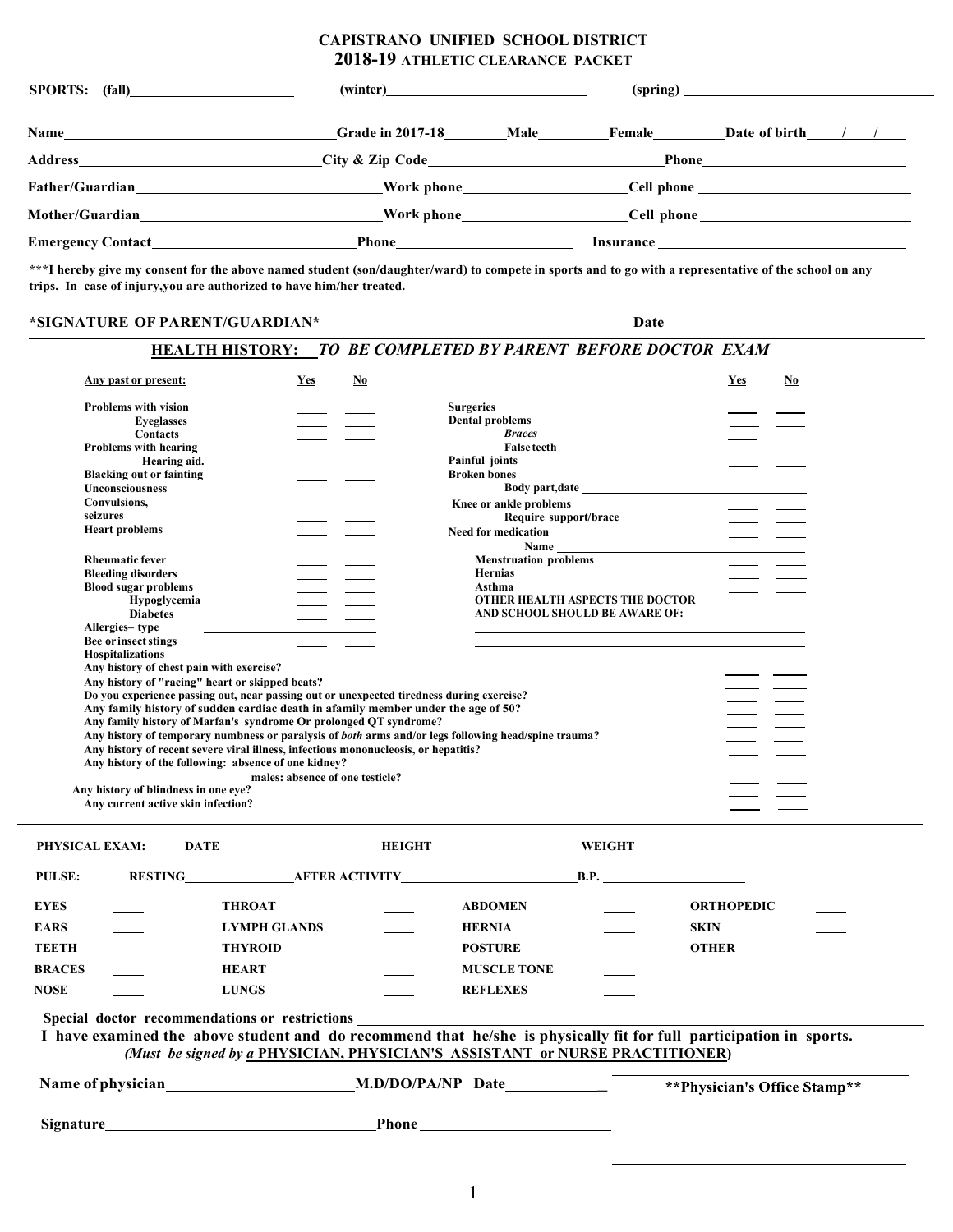#### CAPISTRANO UNIFIED SCHOOL DISTRICT ATHLETIC INSURANCE VERIFICATION

Education Code Section 32221.5. Under state law, school districts are required to ensure that all members of school athletic teams have accidental bodily injury insurance providing at least \$1500 of scheduled medical/hospital benefits. This insurance requirement can be met by the school district offering insurance or other health benefits that cover medical and hospital expenses. Some pupils may qualify to enroll in no-cost or low-cost local, state, or federally sponsored health insurance programs. Information about these programs may be obtained by calling: 1(800)281-9799. If you have at least \$1500, accidental bodily injury insurance, please fill out ITEM 1below **(medical card required).** If you do not have accidentally bodily injury benefits for your son, daughter, or ward, please fill out ITEM 2 below.

ITEM 1 The athlete has accidental bodily injury insurance providing at least \$1500 of scheduled medical hospital benefits.

ATHLETE'S NAME PARENT/GUARDIAN SIGNATURE

### ITEM 1 PROOF OF INSURANCE IS REQUIRED

### \*\*\*\*PLEASE ATTACH A PHOTOCOPY OF INSURANCE CARD HERE\*\*\*\*

ITEM 2 The athlete does not have accidental bodily injury insurance required. YOU MUST COMPLETE APPROPRIATE MYERS-STEVENS & TOOHEY APPLICATION and mail directly to Myers-Stevens & Toohey & Co. Inc.

ATHLETE'S NAME

INTERSHOLASTIC TACKLE FOOTBALL 9-12 GRADES (SEE MYERS STEVENS BROCHURE FOR APPLICATION AND PRICING)

FULLTIME (2417) SCHOOL TIME ACCIDENT PLAN (BOTH PLANS COVER ALL INTERSCHOLASTIC SPORTS EXCEPT TACKLE FOOTBALL) DENTAL PLANS

(SEE MYERS STEVENS BROCHURE FOR APPLICATION AND PRICING)

*We have subscribed to Myers-Stevens & Toohey & Co., Inc for athletic insurance, which meet the limits requested. (Myers-Stevens & Toohey & Co. Inc. will send verification of insurance to each school)*

Parent/Guardian Signature Date